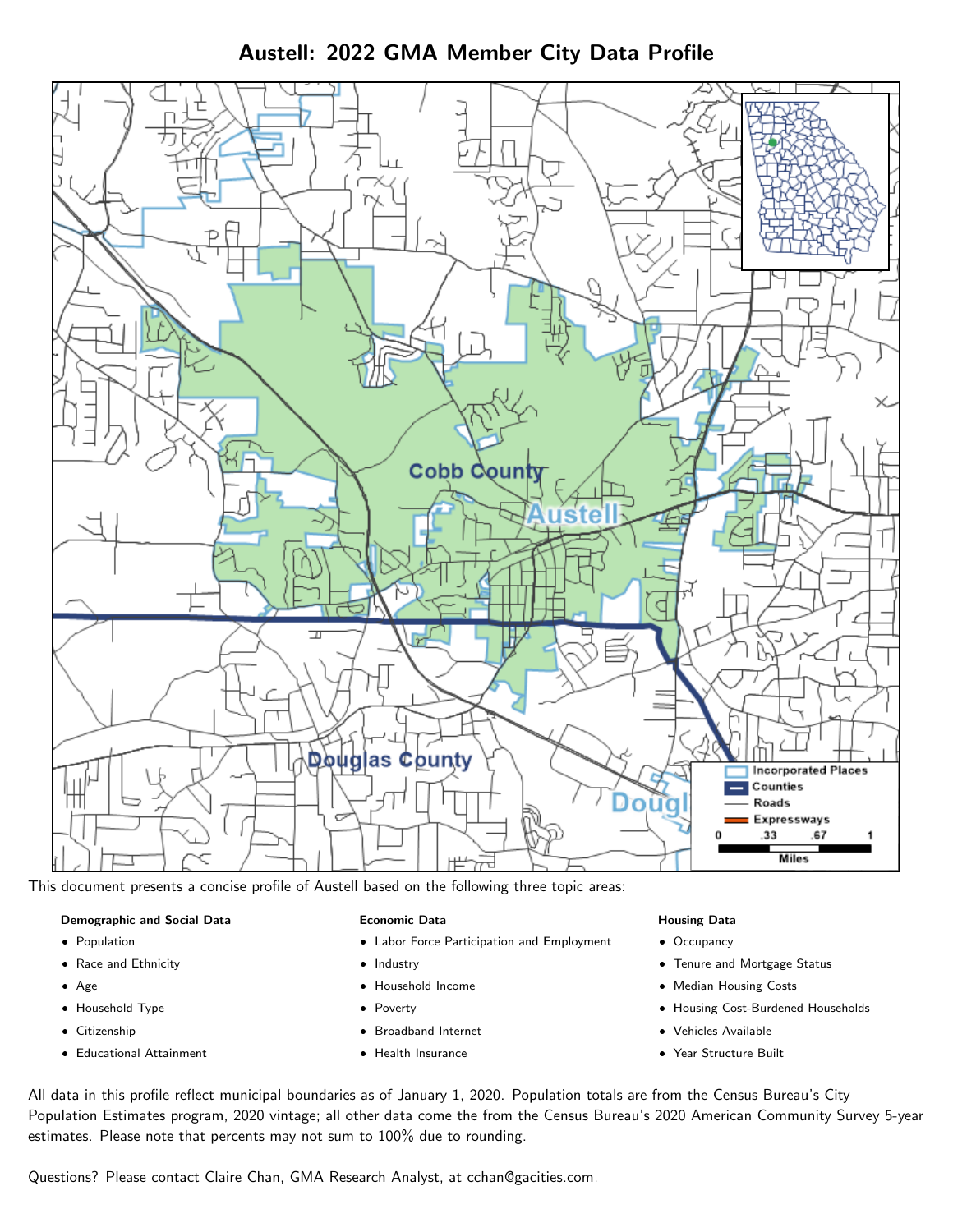# Austell: Demographic and Social





### **Citizenship**



Source: American Community Survey, 2020 5-year estimates, table B05002 Source: American Community Survey, 2020 5-year estimates, table B15002





Source: U.S. Census Bureau, City Population Estimates, 2020 vintage Source: American Community Survey, 2020 5-year estimates, table B03002

## Household Type



Source: American Community Survey, 2020 5-year estimates, table B01001 Source: American Community Survey, 2020 5-year estimates, table B11001

### Educational Attainment



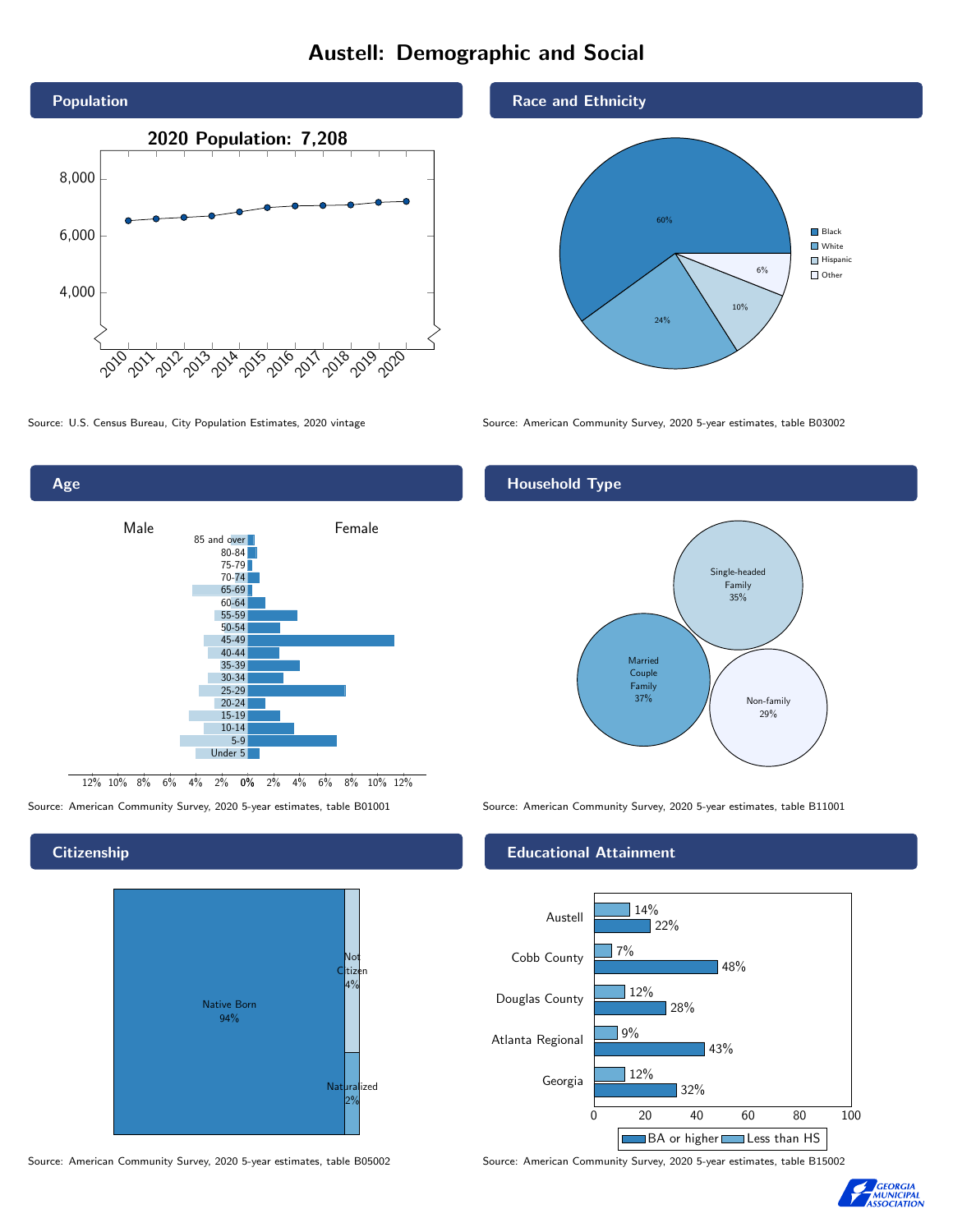# Austell: Economic







Source: American Community Survey, 2020 5-year estimates, table B23001 Note: Unemployment rate is based upon the civilian labor force.

## Industry

| Agriculture, forestry, fishing and hunting, and mining      | $0\%$ |
|-------------------------------------------------------------|-------|
| Construction                                                | 3%    |
| Manufacturing                                               | 11%   |
| <b>Wholesale Trade</b>                                      | $1\%$ |
| Retail Trade                                                | 10%   |
| Transportation and warehousing, and utilities               | 7%    |
| Information                                                 | 2%    |
| Finance and insurance, real estate, rental, leasing         | 7%    |
| Professional, scientific, mgt, administrative, waste mgt    | 14%   |
| Educational services, and health care and social assistance | 16%   |
| Arts, entertainment, recreation, accommodation, food        | 20%   |
| service                                                     |       |
| Other services, except public administration                | $7\%$ |
| Public administration                                       | $1\%$ |

Source: American Community Survey, 2020 5-year estimates, table C24030



Source: American Community Survey, 2020 5-year estimates, tables B19013 and B19025 Source: American Community Survey, 2020 5-year estimates, table B17010



#### Health Insurance



Source: American Community Survey, 2020 5-year estimates, table B28002 Source: American Community Survey, 2020 5-year estimates, table B18135